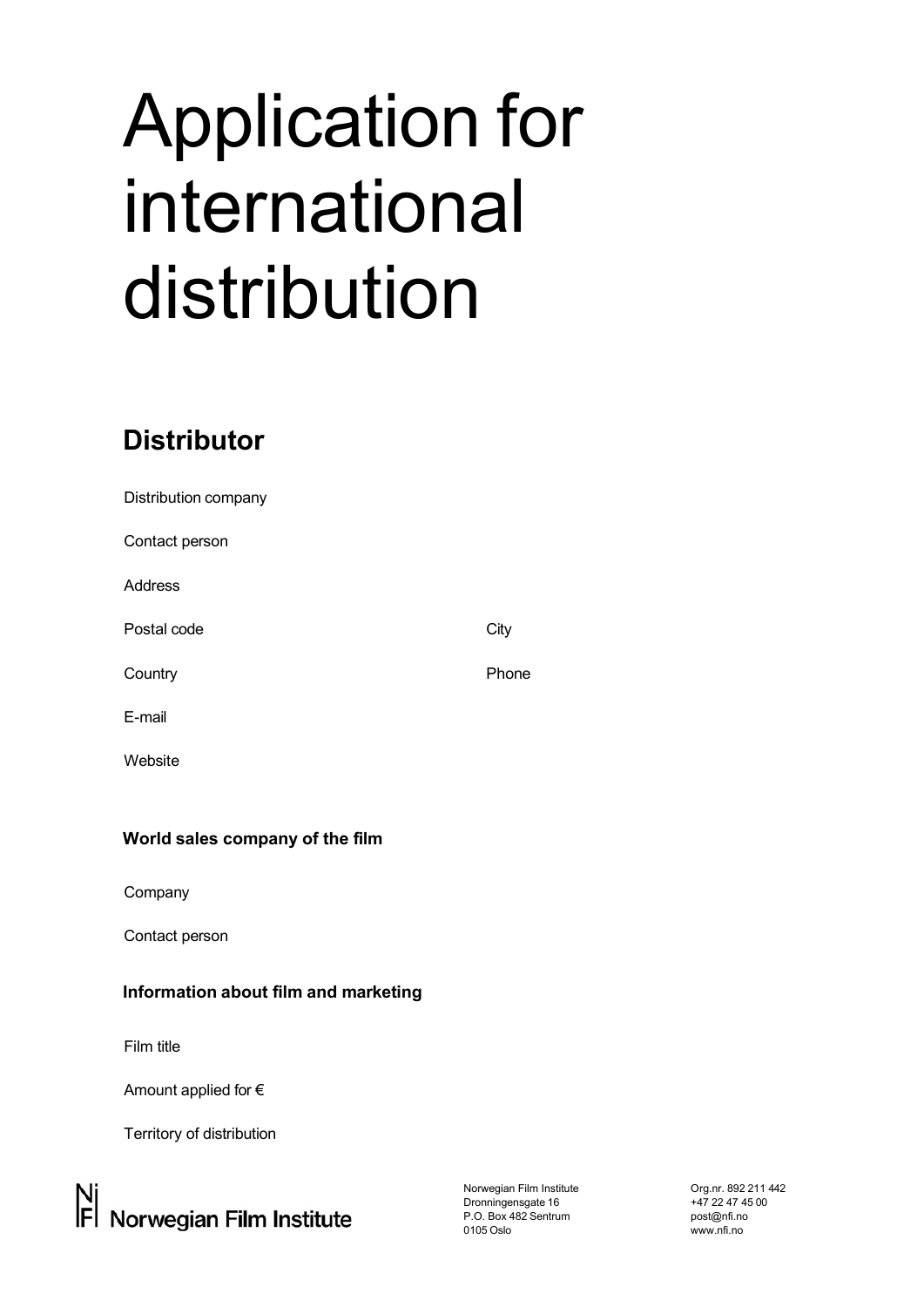#### Release date

#### Competing titles

*Release platform information*

| Theatrical   | Specify number of screens |
|--------------|---------------------------|
| T-VOD        |                           |
| S-VOD        |                           |
| Pay-TV       |                           |
| DVD / BluRay |                           |
| Other        | Please specify            |

#### *Target audience and marketing*

## *Target audience*

Primary **Secondary** Secondary

Please elaborate on target group identification:

Norwegian Film Institute Dronningensgate 16 P.O. Box 482 Sentrum 0105 Oslo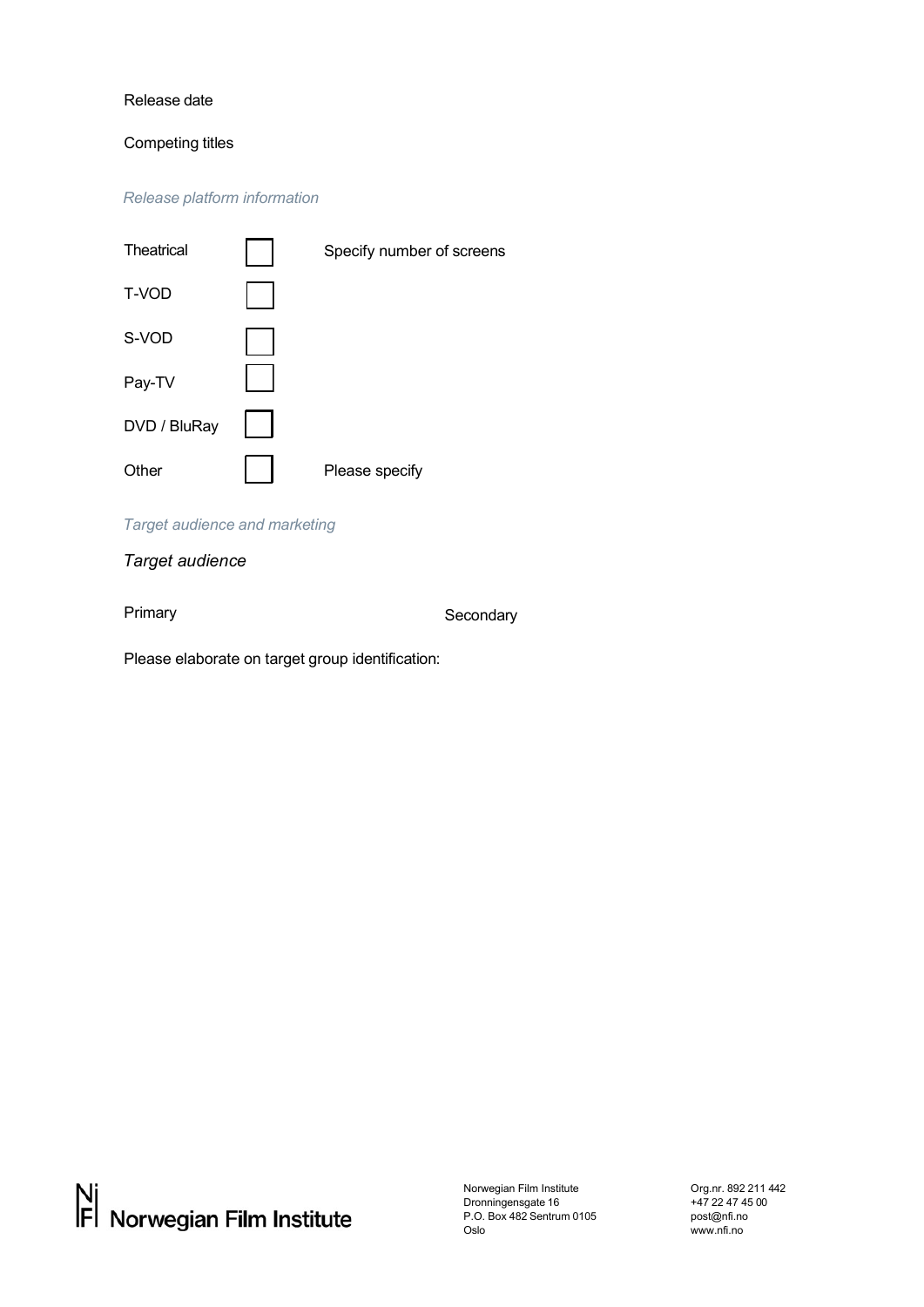#### *Estimate*

Elaborate on estimated amount of admissions in cinema release:

### *Marketing*

Description of release and marketing plan also in relation to budget

Description of planned additional measure gained with the support

Norwegian Film Institute Dronningensgate 16 P.O Box 482 Sentrum 0105 Oslo

Org.nr. 892 211 442 +47 22 47 45 00 [post@nfi.no](mailto:post@nfi.no)  www.nfi.no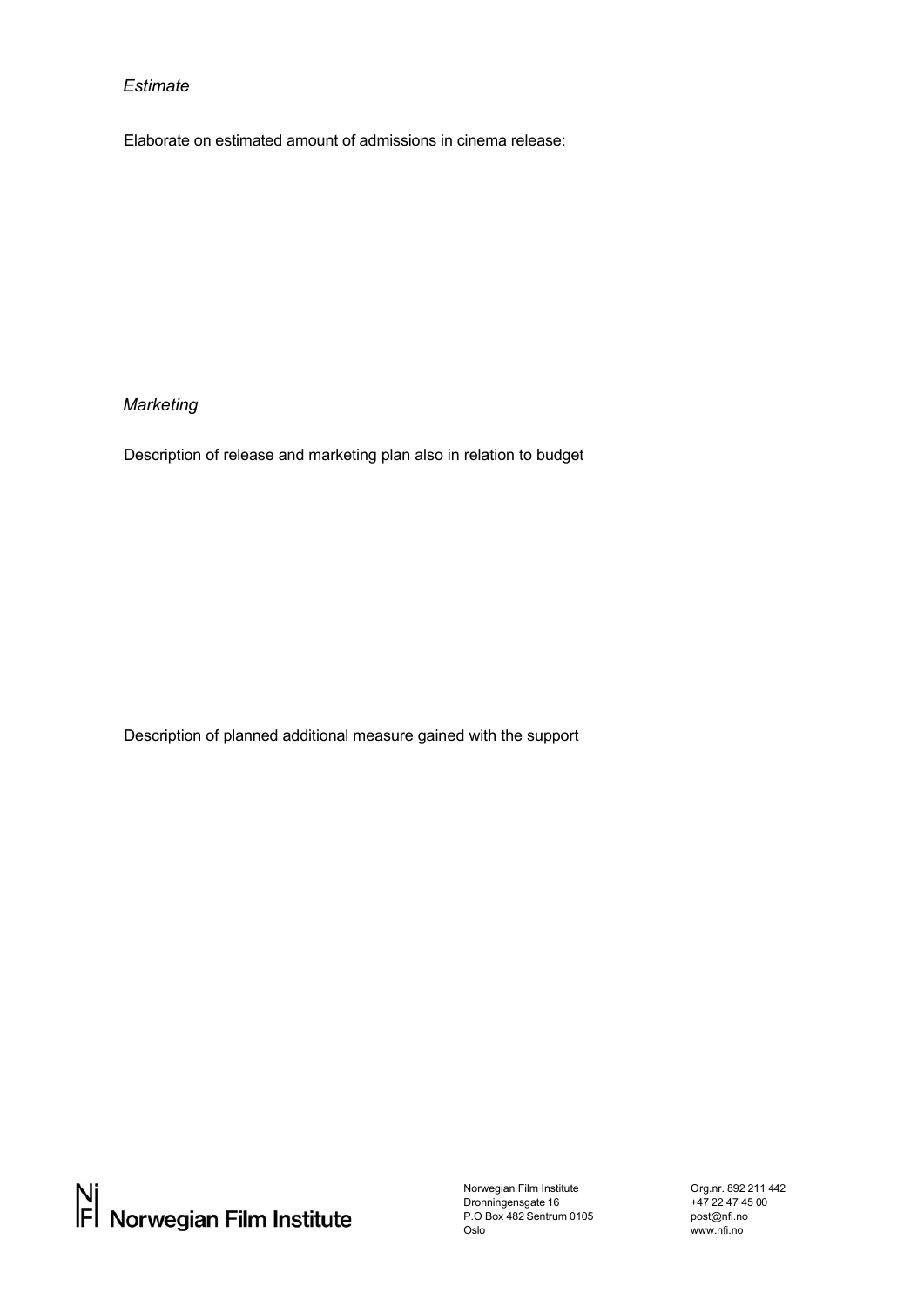*Budget and financing all amounts in €* 

|                                                                                                    | <b>Budget €</b> |  |
|----------------------------------------------------------------------------------------------------|-----------------|--|
| Screening material                                                                                 | 0,00            |  |
| Screening copies (DCP)                                                                             |                 |  |
| Translation and subtitling screening copies (DCP)                                                  |                 |  |
| Online version                                                                                     |                 |  |
| Dubbing                                                                                            |                 |  |
| Trailers / teasers                                                                                 |                 |  |
| Translation and subtitling trailers / teasers                                                      |                 |  |
| Marketing materials / campaigns                                                                    | 0,00            |  |
| Design                                                                                             |                 |  |
| Digital media                                                                                      |                 |  |
| Poster                                                                                             |                 |  |
| Other production costs for marketing materials                                                     |                 |  |
| Media buys                                                                                         | 0,00            |  |
| Advertisments (online)                                                                             |                 |  |
| Advertisments (printed)                                                                            |                 |  |
| Digital media                                                                                      |                 |  |
| Other media advertising                                                                            |                 |  |
| Other printed publicity                                                                            |                 |  |
| Promotion                                                                                          | 0,00            |  |
| Promotional previews & events                                                                      |                 |  |
| Promotional materials                                                                              |                 |  |
| Communications                                                                                     | 0,00            |  |
| Press material and stills / Press book                                                             |                 |  |
| Press screenings                                                                                   |                 |  |
| Press agent                                                                                        |                 |  |
| Other production costs for marketing materials                                                     |                 |  |
| Other costs                                                                                        | 0,00            |  |
| The distributor's work with the relevant release can amount to<br>up to 10 per cent of the budget. |                 |  |
| Other costs                                                                                        |                 |  |
| <b>Total</b>                                                                                       | 0,00            |  |

Norswegian Film Institute Dronningensgate 16 P.O. Box 482 Sentrum 0105 Oslo

Org.nr. 892 211 442 +47 22 47 45 00 [post@nfi.no](mailto:post@nfi.no)  www.nfi.no